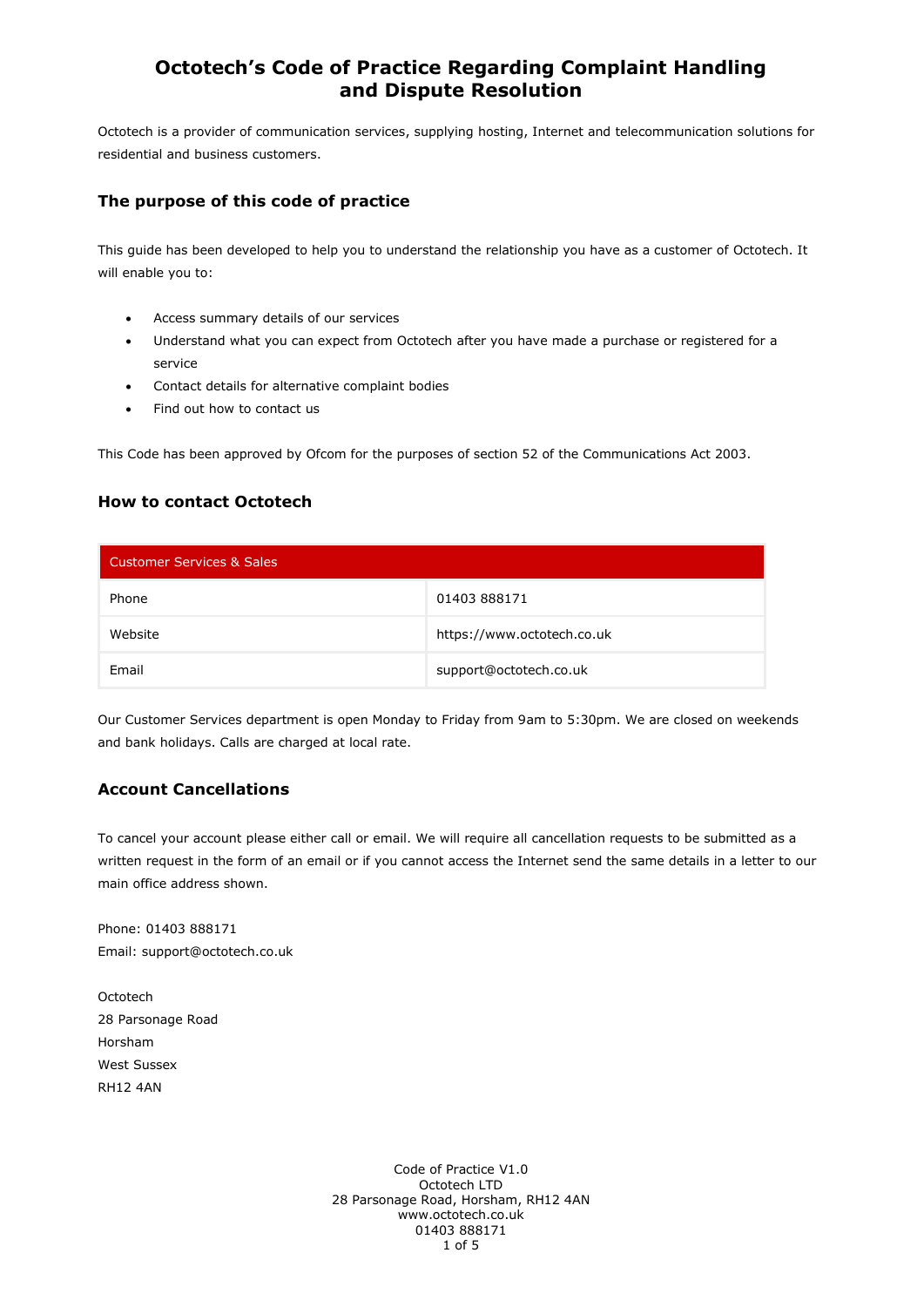Some of our services do not have a minimum contract period but for those that do, we would be happy to discuss your requirements. A summary of our service contract periods are:

- Shared Hosting: Anytime
- Dedicated Servers: Anytime
- ADSL Internet: 18 Months
- FTTC Internet: 18 Months
- PSTN Line Rental: 18 Month
- ISDN 2 Line Rental: 12 Months
- ISDN 30 Line Rental: 12 Months

Some services take a little time to cancel, as they require us to work with special industry processes (such as ADSL). When you cancel your service, we aim to advise you of the time period from us receiving your cancellation request to the time at which the service is withdrawn. During this period, you remain liable for the costs of any services we provide.

### **Disconnections and cancellation of services**

We reserve the right to suspend or cancel your service within the contracted timescales - for example, if you do not pay your bill.

## **Complaints**

If you would like to register a complaint, here are a number of different ways you can contact us:

By Email: You can e-mail us your complaint via support@octotech.co.uk

By Phone: You can contact the Customer Care team directly on 01403 888171 from 9am to 5:30pm. We are closed on weekends and bank holidays.

By Letter: If you prefer to put the complaint in writing, you can send it to the following address:

Octotech 28 Parsonage Road Horsham West Sussex RH12 4AN

#### **What happens once we receive your complaint?**

We will acknowledge all complaints received by letter, fax or e-mail within 24 working hours of receiving your complaint.

> Code of Practice V1.0 Octotech LTD 28 Parsonage Road, Horsham, RH12 4AN www.octotech.co.uk 01403 888171 2 of 5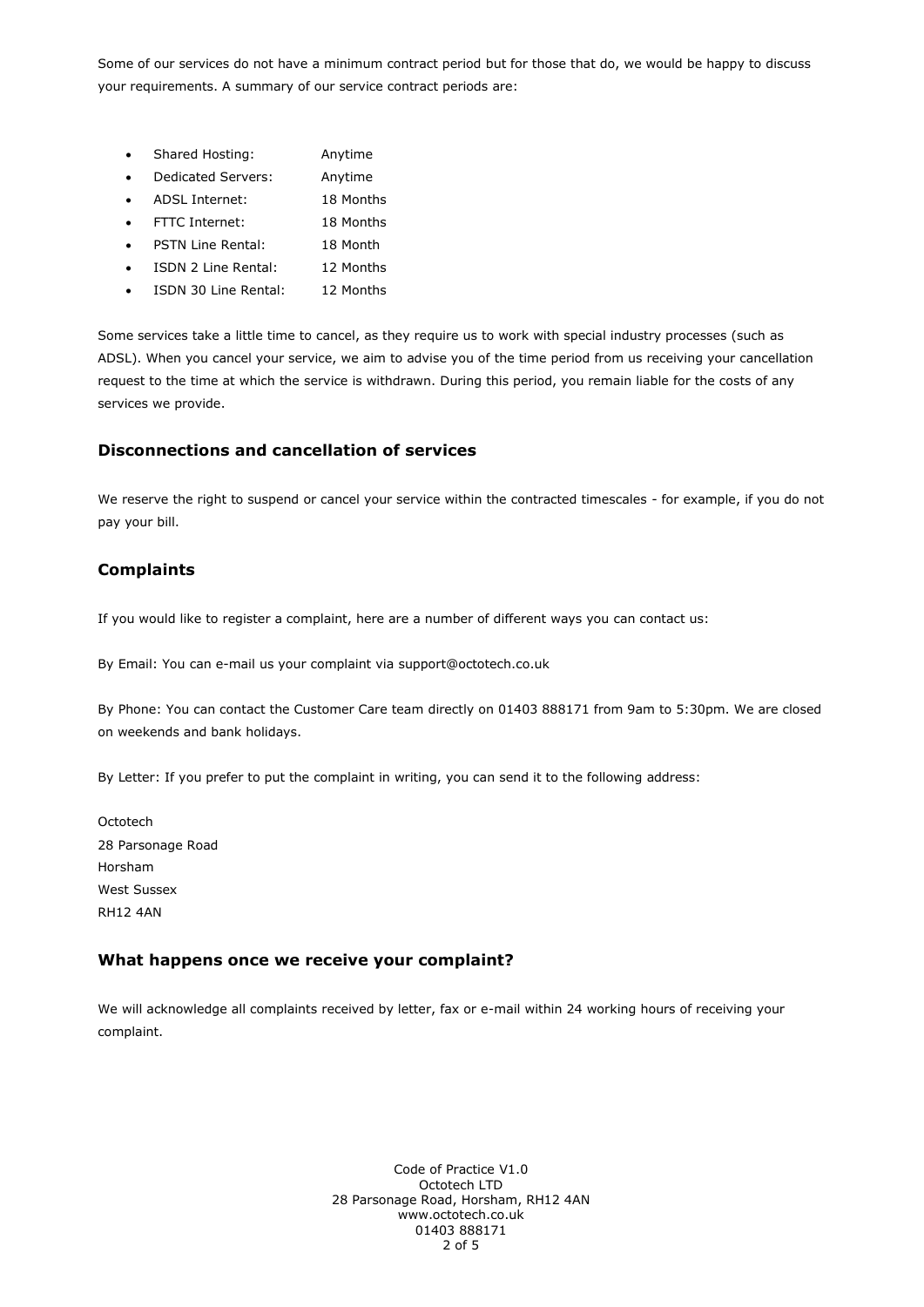### **Dispute resolution**

If we are unable to resolve your complaint satisfactorily, we will issue a "deadlock" letter so that you may make a complaint through Otelo, an independent alternative dispute resolution scheme. We can provide you with details of this service. Alternatively if more than three months has passed since you first made your complaint, please contact the ADR scheme directly.

Otelo PO Box 730 Warrington WA4 6WU

Phone: 0845 050 1614 or 01925 430 049 Email: [enquiries@otelo.org.uk](mailto:enquiries@otelo.org.uk) Website: www.otelo.org.uk

## **Order processing**

All services can be ordered by calling our customer services team on 01403 888171. The time it takes to setup can vary depending on the service purchased. We will aim to confirm all new orders by email within 4 hours during normal office hours (Monday – Friday 9am to 5:30pm, excluding bank holidays).

### **Pricing**

Up-to-date prices for our products and services are always available on our website (https://www.octotech.co.uk) or by calling our customer services team on 01403 888171.

#### **Billing**

We currently accept the following payment methods:

- Credit / Debit Card (Preferred)
- Direct Debit
- **BACS**
- Cheque

## **Fault Repair**

Faults can be reported around the clock via email at support@octotech.co.uk. To report a fault to one of our representatives please call 01403 888171 during office hours. However unless otherwise stated in your service agreement, engineers only attend to faults in normal working hours (Monday – Friday 9am to 5:30pm, excluding bank holidays). Faults can occur on our Network, or another operator's network, as well as your own equipment.

If the fault is reported during normal working hours, we will try to establish the location of the fault. We may request that you carry out some simple checks to help us establish the cause of the fault. Repairing faults on our network is part of the maintenance cover we provide with our service. If the fault is not on our network then we may not be responsible for its repair.

> Code of Practice V1.0 Octotech LTD 28 Parsonage Road, Horsham, RH12 4AN www.octotech.co.uk 01403 888171 3 of 5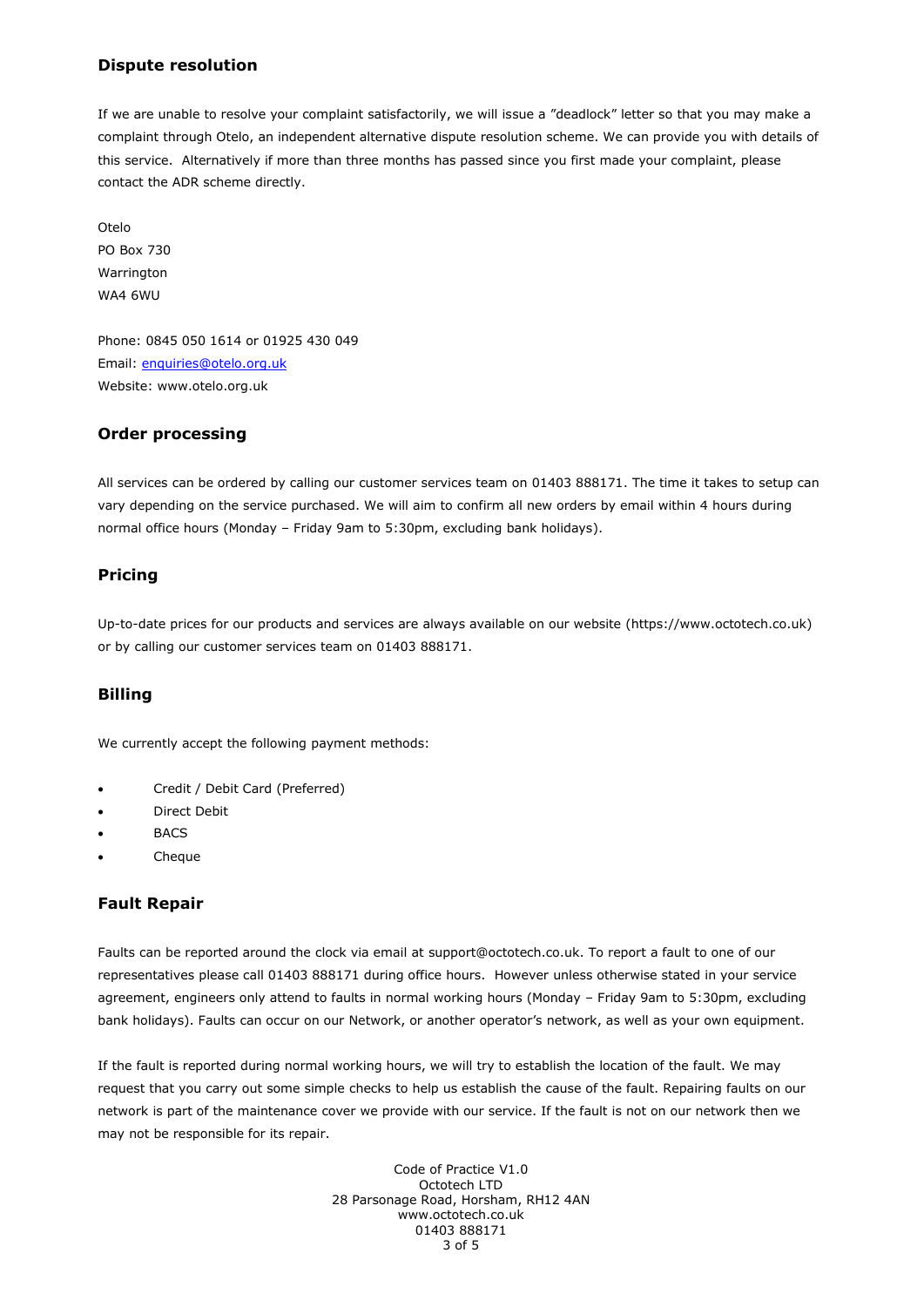We reserve the right to charge for any abortive work or visit arising from faults over which we have no control. Should an engineer need to visit your premises we will agree this with you.

## **Privacy**

We take your privacy very seriously and we strictly follow the procedures laid down by the Data Protection Acts of 1984 and 1998 to protect all user information. Our Privacy Policy sets out the personal information we collect about you and describes how we may use that information. No customer information will be intentionally used or distributed outside of Octotech, and we have a strict policy of not selling customer details to outside marketing agencies without your permission to do so. Our privacy policy also contains details of how you can opt in and out of receiving our marketing information.

## **Access to our Code of Practice**

Customers can access this code of practice from our website (https://www.octotech.co.uk/complaints) or by requesting a copy to be posted or emailed to them.

## **Data Protection**

We strictly follow the procedures laid down by the Data Protection Acts of 1984 and 1998 to protect all user information.

# **General philosophy**

Octotech is a company offering advanced Internet communications for both the home and business user, whatever their needs.

Our product range in very broad terms consists of:

- Broadband (ADSL, FTTC, and leased line Internet connectivity)
- Telecoms (Line rental and phone calls)
- Hosting (shared and dedicated servers)

Customers of Octotech can take advantage of our world class technical support with emails answered in minutes and telephone calls answered in seconds.

This Code has been approved by Ofcom for the purposes of section 52 of the Communications Act 2003.

The code will be regularly reviewed in line with Ofcom's requirements. We value all feedback from our services to this code of practice. Please email you comments to [support@octotech.co.uk.](mailto:support@octotech.co.uk)

> Code of Practice V1.0 Octotech LTD 28 Parsonage Road, Horsham, RH12 4AN www.octotech.co.uk 01403 888171 4 of 5